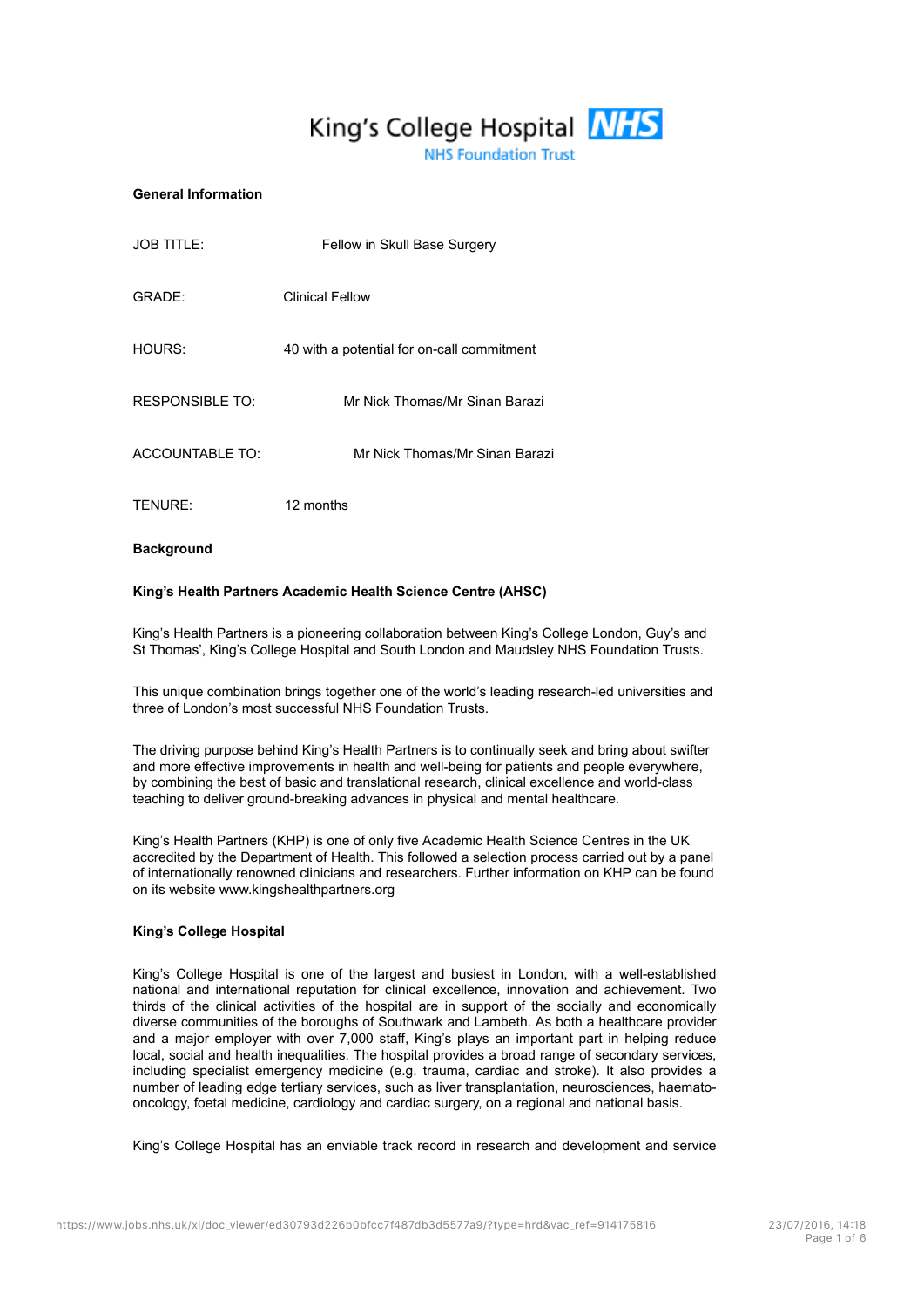innovation. In partnership with King's College London the Trust has recently been awarded a National Research Centre in Patient Safety and Service Quality. It is also a partner in two National Institute for Health Research biomedical research centres. The first is a Comprehensive centre with King's College London and Guy's and St Thomas' NHS Foundation Trust and the second is a Specialist centre with the South London and Maudsley NHS Foundation Trust and the Institute of Psychiatry. King's College Hospital has also recently strengthened its research and development infrastructure in order better to support clinical researchers across the organisation.

The hospital is principally located on a single site, with approximately 900 beds, but has a number of important outlying satellite services including dialysis, foetal medicine, cardiac diagnostics, and outpatient outreach clinics in other locations. It works in close collaboration with other health providers in South East London, including Primary Care Trusts, to ensure the sustainability and excellence of services across the area. In recent years, there has been substantial investment in both the facilities and resources of the hospital, which has transformed the quality of care that it now delivers.

Further information about King's can be found on its website, www.kch.nhs.uk.

The Trust has an annual income in excess of £570m, the majority of which is derived from Primary Care Trust commissions. However, education and research are also important sources of income, currently contributing around 8% of the total. The Trust is embarking on a strategy to achieve greater diversification of its income, with growth anticipated in tertiary referrals, research and commercial services activities. There is also a developing fund raising partnership with the King's College Hospital Charity."

#### **Departmental Description/information**

#### **NEUROSCIENCES**

In July 1995, the Regional Neurosciences Unit from the Brook General Hospital and the Neurosurgical Unit of the Maudsley Hospital merged to form the King's Neurosciences Centre. The population served is over 3.2 million and includes the population of the County of Kent as well as the Lambeth, Southwark & Lewisham (LSL), Bromley and Bexley & Greenwich Health Authorities populations.

The Centre includes the departments of Neurosurgery, Neurology, Neuroradiology, Neurophysiology, Clinical Neuropsychology, Neuro Rehabilitation and Neuropathology. The constituent departments lie in close proximity to each other on either side of Denmark Hill, some in King's College NHS Foundation Trust, some in Mapother House on the Maudsley Hospital Site and some in the Institute of Psychiatry. The Institute of Psychiatry is a post-graduate institute of the University of London. At present there are 63 neurosurgical beds which include 12 HDU beds. A 10 bed (4 HDU) paediatric neurosurgical ward is situated within the Variety Club Children's Hospital. Ventilated beds are available in the general ITU with both elective and emergency cases. Outpatient clinics are conducted in an Outpatient Department in The Golden Jubilee Wing. Paediatric Clinics are held in accommodation especially provided in the Variety Children's Club Hospital.

Housed within the Neurosurgical Unit is a 5-bed telemetry unit, which is used by Neurosurgery, Neurology and Neuropsychiatry. In addition there are 15 beds for Neuro Rehabilitation.

There are 4 fully equipped dedicated neurosurgical operating theatres, with separate Neurosurgical theatre staff and neuroanaesthetic teams for elective work and emergency cover. The theatres are adjacent to ITU and Neuroimaging.

The Neurosciences Care Group has major Service Level Agreements contracts with Local Health Authorities and other Health Authorities in the South East of England. Since the transfer of the service in July 1995, the workload through the unit has steadily grown. The current workload of the unit is 800 elective adult cases p.a., 1,200 emergency adult cases p.a. and 350 paediatric cases p.a.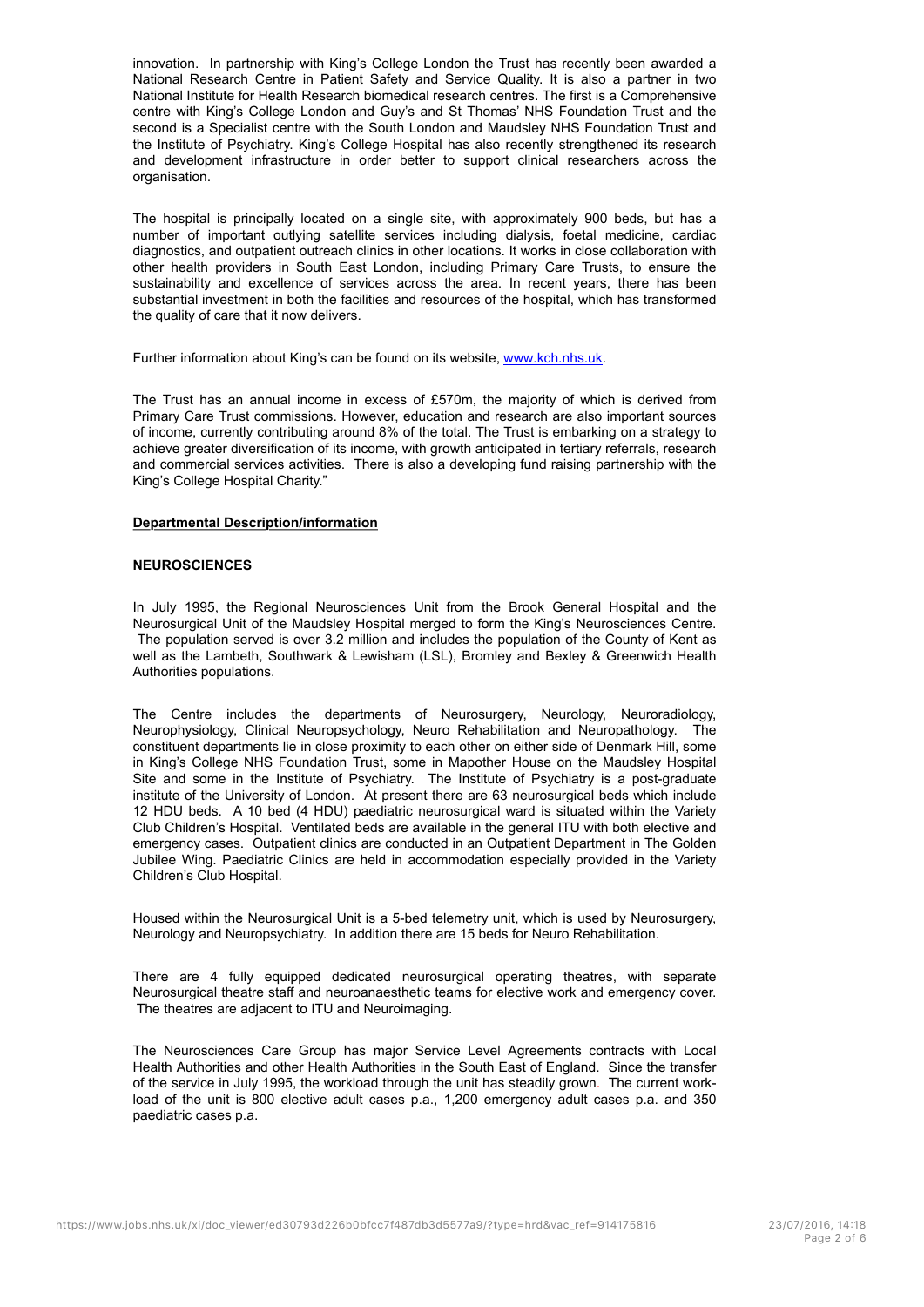The Paediatric Neurosurgical Unit works in conjunction with the large Department of Paediatric Neurology at Guy's and St. Thomas's Hospital. The unit is supported by two Paediatric Neurologists who have join appointment with Guy's, and a Neuro-Paediatrician.

A significant proportion of the department's work both with adults and children is high specialised and attracts referrals form across the country.

King's College Hospital NHS Foundation Trust, together with King's College London, the Guy's and St. Thomas's Hospital, the Maudsley Hospital and the Institute of Psychiatry form an Academic Health Sciences Centre (King's Health Partners), one of only five such institutes in the UK demonstrating commitment to excellence in both clinical medicine and research.

#### **Clinical Orgainsation or Key Relationships**

#### **The Skull Base Neurosurgeons:**

Mr. Nick Thomas, Lead Consultant for Skull Base Mr. Sinan Barazi, Consultant Neurosurgeon

## **NEUROSURGICAL STAFF**

#### **Consultant Staff**

.

There are 14 Consultant Neurosurgeons with a variety of interests, who provide both the general neurosurgical service as well as their special interests.

**Mr. Richard Selway –** Mr. Richard Selway has major interests in functional and epilepsy surgery.

**Prof Keyoumars Ashkan -** Prof Keyoumars Ashkan has a special interest in functional neurosurgery (movement disorders and pain) and neuro-oncology.

**Mr. Peter Bullock –** Mr. Peter Bullock has a major interest in vascular neurosurgery, pituitary tumours and trigeminal neuralgia.

**Mr. Chris Chandler-** Mr. Chris Chandler has major interests in paediatric neurosurgery, neuro oncology and epilepsy surgery.

**Mr. Richard Gullan-** Mr. Richard Gullan has major interests in spinal surgery and neurooncology.

**Mr. Sanj Bassi-** Mr. Sanj Bassi has a major interest in paediatric neurosurgery

**Mr. Daniel Walsh-** Mr. Daniel Walsh has a special interest in vascular neurosurgery.

**Mr Nick Thomas-** Mr Nick Thomas has special interests in pituitary surgery, skull base surgery and spinal surgery.

**Mr Christos Tolias-** Mr Christos Tolias has special interests in vascular neurosurgery and trauma.

**Mr Ranj Bhangoo-** Mr Bhangoo has a major interest in oncology

**Mr David Bell-** Mr Bell has a major interest in spinal neurosurgery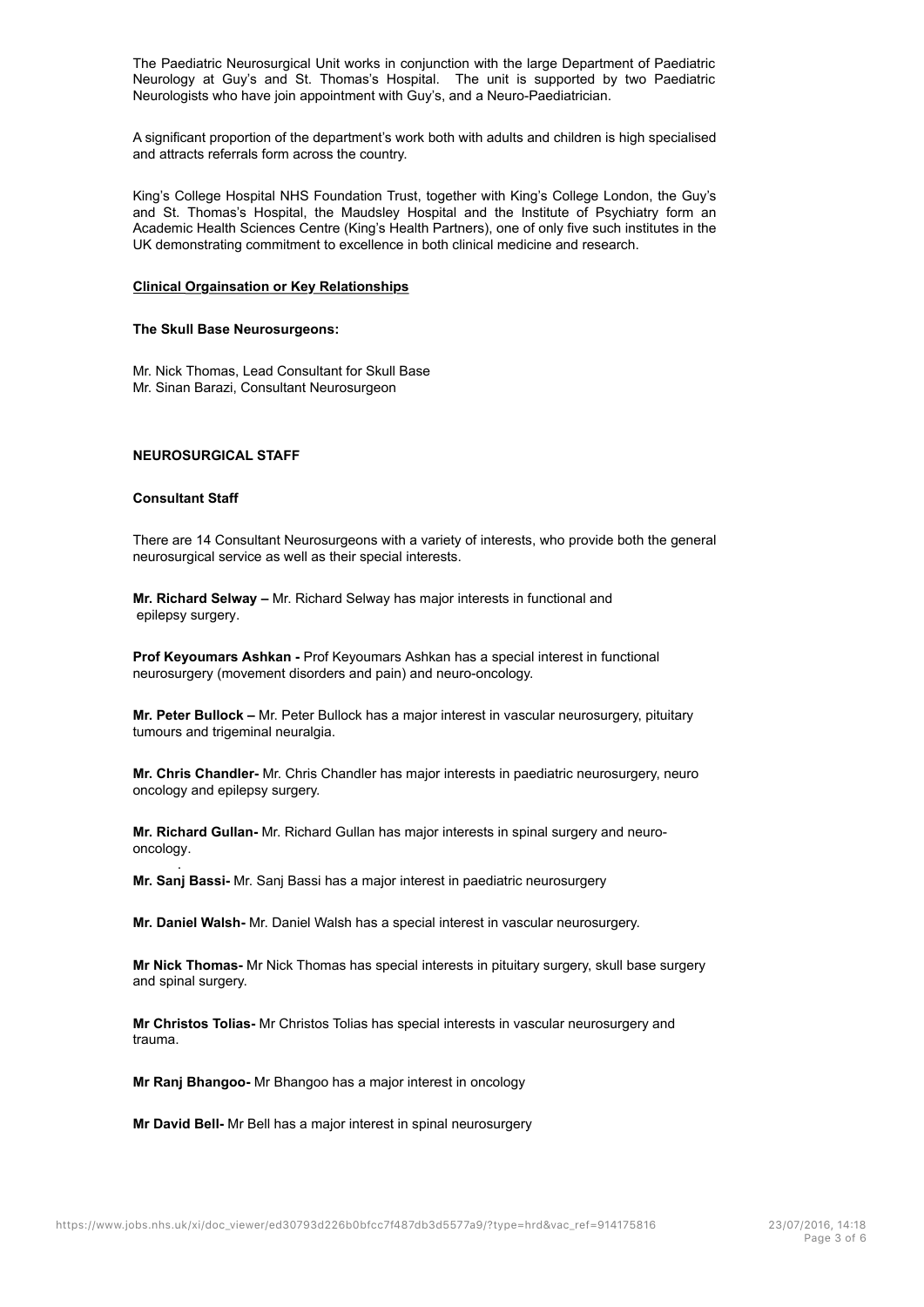**Mr Irfan Malik-** Mr Malik has a major interest in spine trauma

**Mr Sinan Barazi**- Mr. Barazi has a major interest on skull base surgery.

**Mr Bassel Zebian** – Mr Zebian has a major interest in paediatric neurosurgery.

There is a wide range of expertise within the Department, which is further improved by crossreferral and sub-specialisation. The neuron-oncology service at King's College Hospital is one of the biggest in the UK with designated weekly MDMs and MDT clinics. There is a full range of stereotactic and neuron-navigational equipments available. Functional imaging in the form of fMRI, DTI and PET are available and regularly used.

#### **Job Description or Job Summary**

#### **PURPOSE OF THE JOB**

For the purposes of this job description this clinical fellowship is intended to allow an experienced neurosurgical trainee to obtain experience over one to two years in a sub-specialist interest within neurosurgery. This post will provide experience sufficient to allow a successful fellow to offer himself/herself for appointment to a consultant position involving a substantial commitment to this specialist area of neurosurgery. To achieve this, the trainee will be given experience in the following broad areas.

1. The surgical and endocrinological assessment and investigation of patients with skull base and pituitary lesions.

2. The opportunity to conduct research into skull base and pituitary neurosurgery and publish research papers in peer reviewed journals.

3. The participation in a multi-disciplinary team consisting of endocrinologists, skull base ENT and neurosurgeons, neuroradiologists, neuropathologists and radiotherapists.

4. The fellow will be expected to assist and in time perform (depending on his/her level of experience) the majority of the functional neurosurgical cases.

5. The fellow will also be expected to attend one or two national/ international meetings each year and present abstracts.

We believe that in a small specialty like neurosurgery, where the luxury of a Consultant locum, especially for short periods is rare, surgeons preparing to work as consultants must be intimately involved with the running of the neurosurgical service and in providing some element of continuity of care for the patients since this will be an integral part of their practice as consultants. The Fellow will therefore participate in the general neurosurgical rota, and will also be expected to share responsibility for the neurosurgical patients in their area of sub specialist interest outside of strict rota commitments.

#### **DUTIES**

The Fellow's duties will comprise assistance with the care of patients on the wards, assistance in the operating theatre, attendance at appropriate clinics and review of appropriate literature and clinical data. A timetable for these activities is set out below.

In addition, the Fellow will be given an opportunity to take part in the general neurosurgical activities, and will contribute to the SpR duty rota. The duties of the regular SpRs are set out below for information.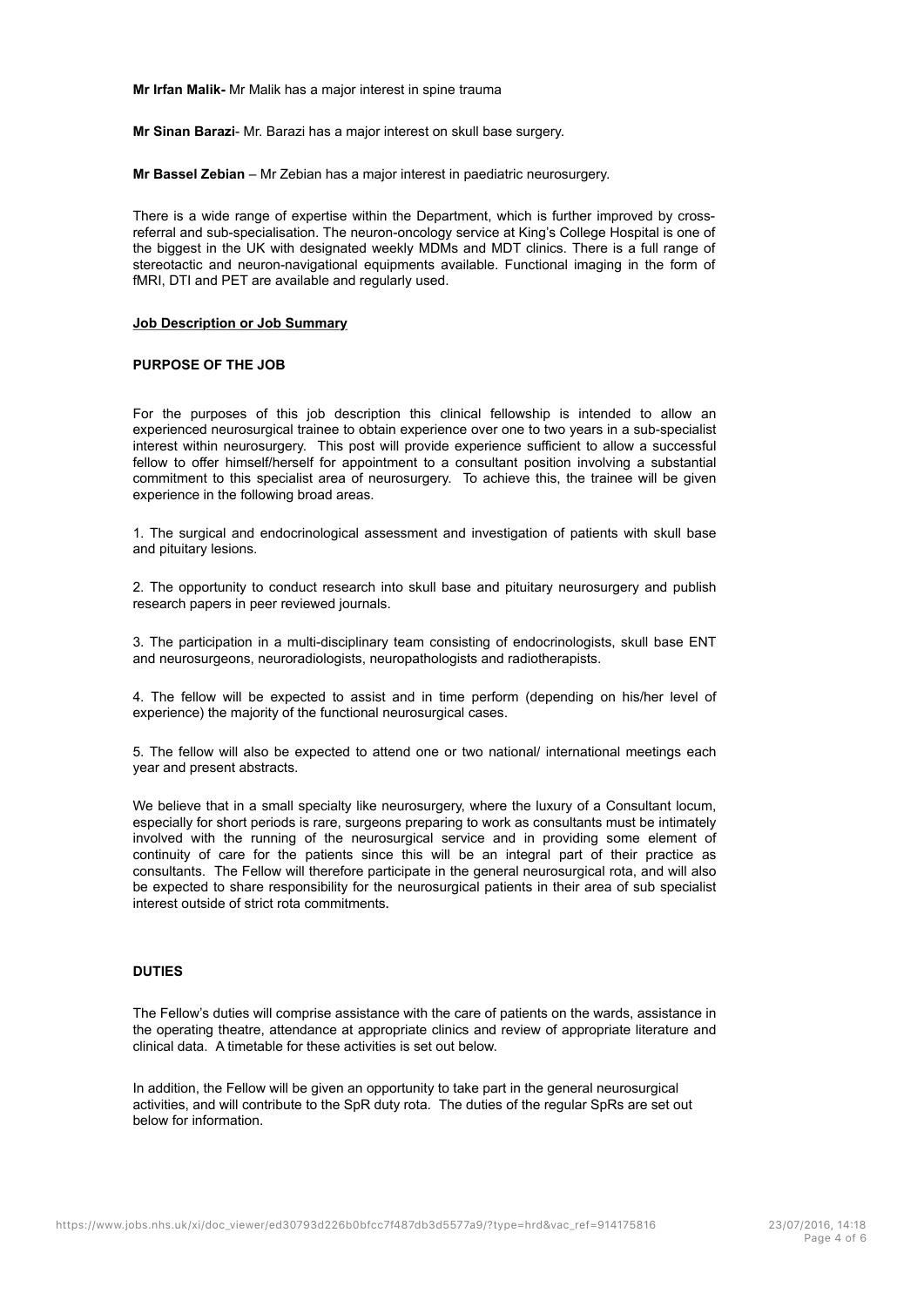#### **TRAINEES**

The department currently has a staffing of 16 registrar level trainees. At present these consist of seven SpR's with National Training Numbers and nine clinical neurosurgical fellows. To maintain compliance with junior doctor's hours, a 1 in 11 full shift rota is in place. The prospective fellow is expected to take part in the on call rota on a "tier 2" non resident basis covering more junior resident SpR colleagues and in particular trauma.

#### **ACADEMIC AND TRAINING FACILITIES**

Although there is a formal training program for the regular SpRs, the details of which are set out below, there will be no obligation for the Fellow to participate in this program although it may be to the fellow's advantage, or to the program's benefit, for him/her to do so from time to time.

There is a joint Academic Department of Clinical Neurosciences between Guys, King's and St Thomas's School of Medicine and the Institute of Psychiatry. All of the Consultant Neurosurgeons are members of the section of Neurosurgery in this department. The department organises an academic morning for all Neurosciences staff on Friday from 8.30am and there is a regular Neurosurgical slot at the end of this session. This is also the starting point of a 4 hour neurosurgical teaching module which continues with Radiological and audit sessions, ending with a tutorial or other activity intended to prepare candidates for the FRCS in Neurosurgery. In addition, there are regular neuropathology review sessions each week. All the Consultant Neurosurgeons have connections with clinical or basic research programmes within the Neurosciences Centre which Registrars are invited to join.

In addition to the teaching sessions described, the Fellow will normally have one half day per week free for private study and research. They may be expected to supervise the teaching of SHOs and participate in the teaching of undergraduate medical students from Guys, King's and St Thomas' School of Medicine.

There is funding for study leave by application through the appropriate channels. There are excellent library facilities available. There is a good medical library in KCHMDS with CD Rom search facility. The library in the Institute of Psychiatry contains most of the common Neurosciences journals. The department has a quiet room and library facilities.

You have a general duty of care for the health, safety and well-being of yourself, work colleagues, visitors and patients within the hospital in addition to any specific risk management or clinical governance accountabilities associated with this post.

You are required to observe the rules, policies, procedures and standards of King's College Hospital NHS Foundation Trust together with all relevant statutory and professional obligations.

You are required to observe and maintain strict confidentiality of personal information relating to patients and staff.

You are required to be responsible, with management support, for your own personal development and to actively contribute to the development of colleagues.

The post holder has an important responsibility for and contribution to make to infection control and must be familiar with the infection control and hygiene requirements of this role. These requirements are set out in the National Code of Practice on Infection Control and in local policies and procedures which will be made clear during your induction and subsequent refresher training. These standards must be strictly complied with at all times.

This job description is intended as a guide to the general scope of duties and is not intended to be definitive or restrictive. It is expected that some of the duties will change over time and this description will be subject to review in consultation with the post holders.